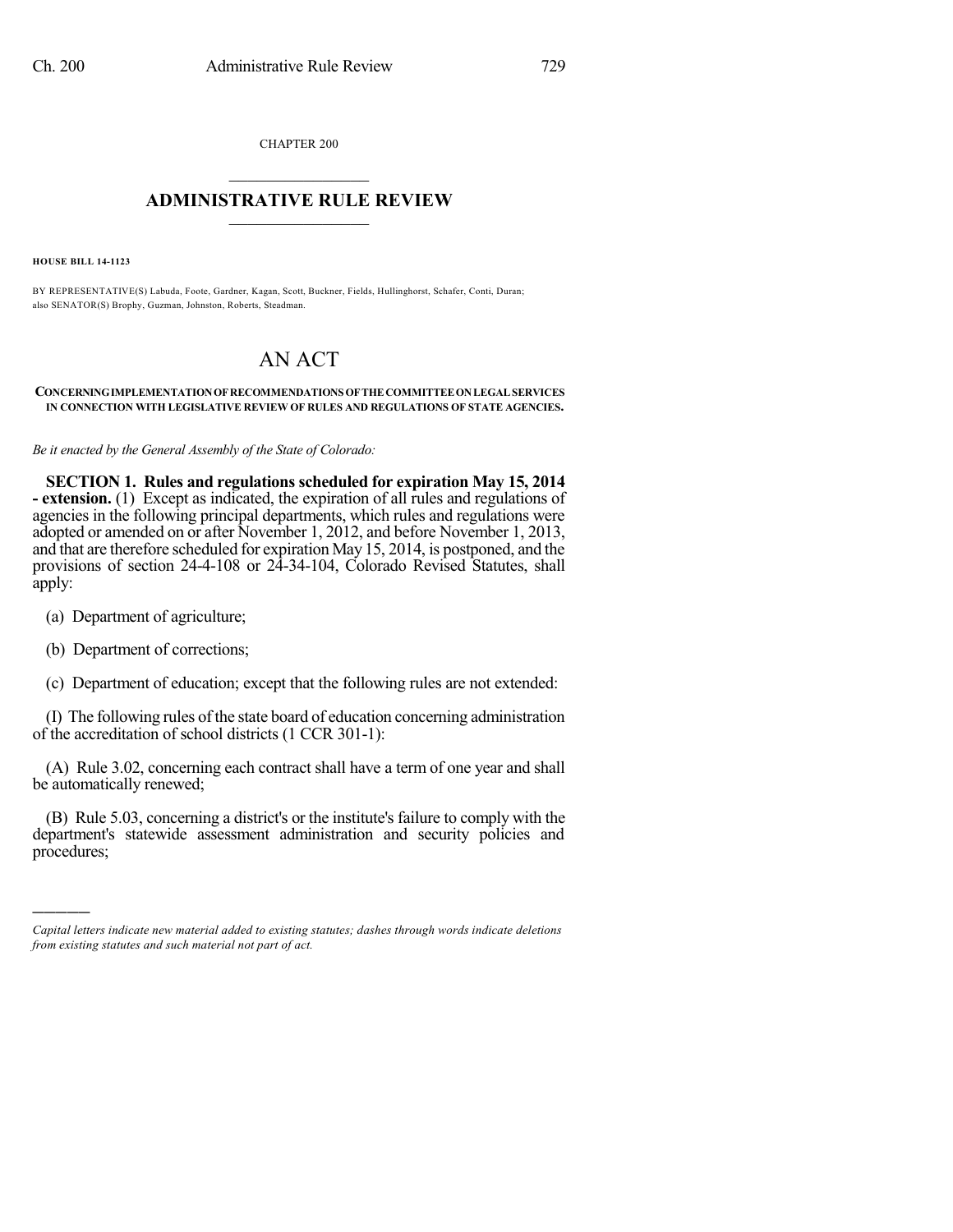(C) Rule 10.01 (B), concerning a public school's failure to comply with the department's statewide assessment administration and security policies and procedures;

(II) The following rule ofthe state board of education concerning administration of the exceptional children's educational act (1 CCR 301-8): Rule 3.04 (2), concerning temporary teacher eligibility (TTE);

(d) Department of health care policy and financing; except that the following rules of the medical services board concerning medical assistance (10 CCR 2505-10) are not extended:

(I) Rule 8.550.4.C, concerning hospice services benefit coverage standard;

(II) Rule 8.200.3.D 2, concerning speech -language and hearing services benefit coverage standard;

- (e) Department of higher education;
- (f) Department of human services;
- (g) Department of labor and employment;
- (h) Department of law;

(i) Department of local affairs; except that the following rule of the state board of housing, division of housing, concerning resolution No. 38 - manufactured housing installations (8 CCR 1302-7) is not extended: Section 12, concerning certificate of installation insignia;

- (j) Department of military and veterans affairs;
- (k) Department of natural resources;
- (l) Department of personnel;
- (m) Department of public health and environment;

(n) Department of public safety; except that the following rules are not extended:

(I) The following rule of the Colorado state patrol, concerning the permitting, routing and transportation of hazardous and nuclear materials- part III - hazardous materials route designation (8 CCR 1507-25): Rule HMR 8 C, concerning while generally required to employ designated state, federal and interstate roadways, transporters of gasoline, diesel fuel, and liquefied petroleum may routinely travel;

(II) The following rule of the director of the division of fire prevention and control, concerning building, fire, and life safety code enforcement and certification of inspectors for health facilities licensed by the state of Colorado - Article 10 building code and fire code inspector qualification (8 CCR 1507-31): Rule 10.1.3 F, concerning third-party inspectors contracted by the business entity must attest that